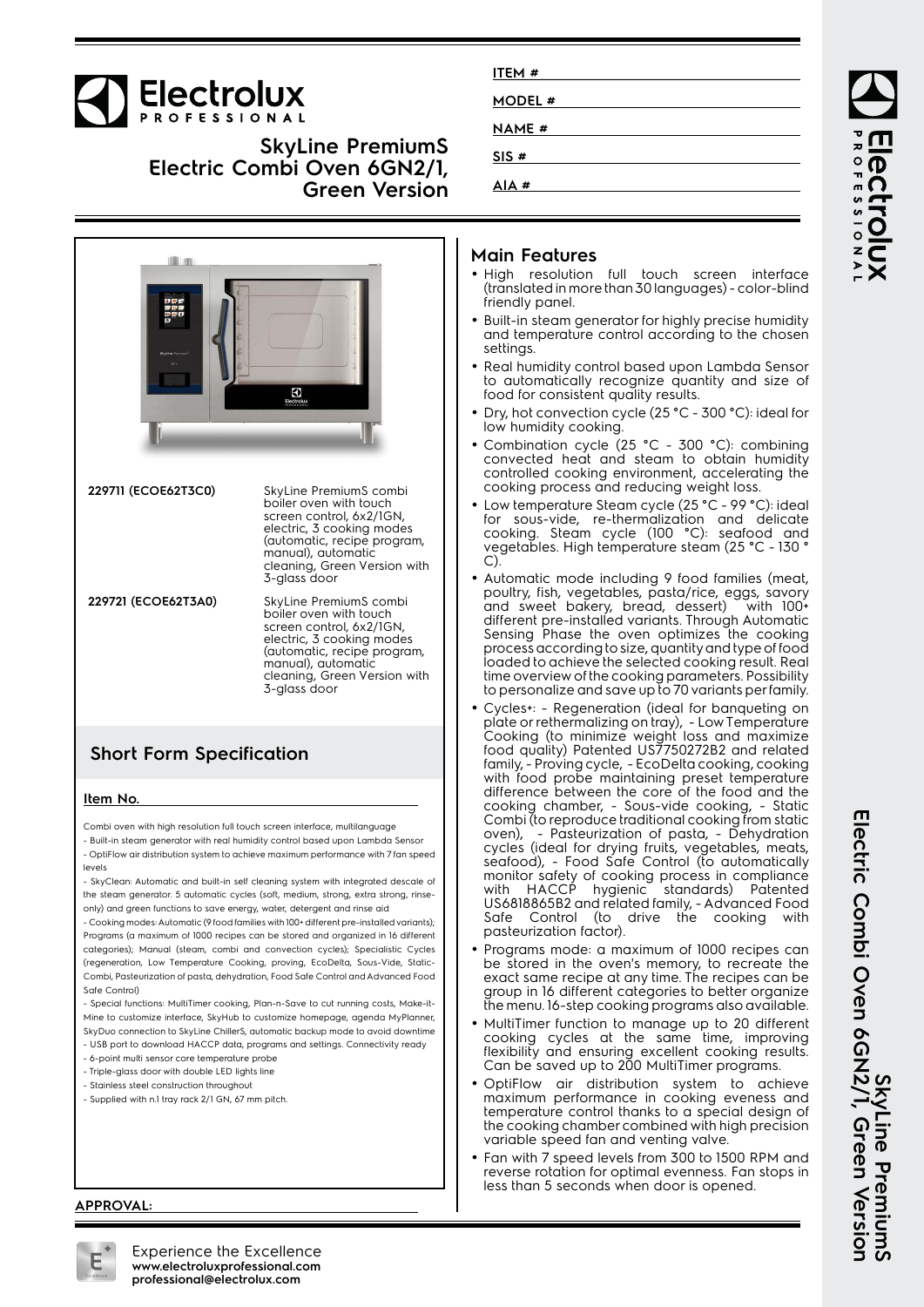

# **SkyLine PremiumS Electric Combi Oven 6GN2/1, Green Version**

- 6-point multi sensor core temperature probe for maximum precision and food safety.
- Pictures upload for full customization of cooking cycles.
- Automatic fast cool down and pre-heat function.
- Reduced power function for customized slow cooking cycles.
- SkyClean: Automatic and built-in self cleaning system with integrated descale of the steam generator. 5 automatic cycles (soft, medium, strong, extra strong, rinse-only) and green functions to save energy, water, detergent and rinse aid. Also programmable with delayed start.
- Different chemical options available: solid (phosphate-free), liquid (requires optional accessory).
- Plan-n-Save function organizes the cooking sequence of the chosen cycles optimizing the work in the kitchen from a time and energy efficiency point of view.
- Make-it-mine feature to allow full personalization or locking of the user interface.
- • SkyHub lets the user group the favorite functions in the homepage for immediate access.
- MyPlanner works as an agenda where the user can plan the daily work and receive personalized alerts for each task.
- With SkyDuo the Oven and the Blast Chiller are connected to each other and communicate in order to guide the user through the cook&chill process optimizing time and efficiency (requires optional accessory).
- GreaseOut: predisposed for integrated grease drain and collection for safer operation (dedicated base as optional accessory).
- USB port to download HACCP data, share cooking programs and configurations. USB port also allows to plugin sous-vide probe (optional accessory).
- Connectivity ready for real time access to connected appliances from remote and HACCP monitoring (requires optional accessory).
- Trainings and guidances supporting materials easily accessible by scanning QR-Code with any mobile device.
- Back-up mode with self-diagnosis is automatically activated if a failure occurs to avoid downtime.
- Automatic consumption visualization at the end of the cycle.
- [NOT TRANSLATED]
- [NOT TRANSLATED]
- Energy Star 2.0 certified product.

### **Construction**

- Human centered design with 4-star certification for ergonomics and usability.
- Wing-shaped handle with ergonomic design and hands-free opening with the elbow, making managing trays simpler (Registered Design at EPO).
- Triple thermo-glazed door with 2 hinged inside panels for easy cleaning and double LED lights line.
- • Seamless hygienic internal chamber with all rounded corners for easy cleaning.
- 304 AISI stainless steel construction throughout.
- Front access to control board for easy service.
- Integrated spray gun with automatic retracting system for fast rinsing.
- IPX 5 spray water protection certification for easy cleaning.
- Supplied with n.1 tray rack 2/1 GN, 67 mm pitch.

## **Optional Accessories**

• Water softener with cartridge and flow PNC 920003 ❑ meter (high steam usage)

| • Water softener with salt for ovens with<br>automatic regeneration of resin                                  | PNC 921305        | ◻        |
|---------------------------------------------------------------------------------------------------------------|-------------------|----------|
| • Wheel kit for 6 $&$ 10 GN 1/1 and 2/1 GN<br>oven base (not for the disassembled<br>one)                     | PNC 922003        | ◻        |
| • Pair of AISI 304 stainless steel grids,<br>GN 1/1                                                           | <b>PNC 922017</b> | ◻        |
| • Pair of grids for whole chicken (8 per<br>grid - 1,2kg each), GN 1/1                                        | PNC 922036        | ◻        |
| • AISI 304 stainless steel grid, GN 1/1                                                                       | PNC 922062        | ❏        |
| · AISI 304 stainless steel grid, GN 2/1                                                                       | PNC 922076        | ◻        |
| · External side spray unit (needs to be<br>mounted outside and includes support<br>to be mounted on the oven) | <b>PNC 922171</b> | ◻        |
| • Pair of AISI 304 stainless steel grids,<br>GN 2/1                                                           | PNC 922175        | ❏        |
| • Baking tray for 5 baguettes in<br>perforated aluminum with silicon<br>coating, 400x600x38mm                 | PNC 922189        | <b>□</b> |
| • Baking tray with 4 edges in perforated<br>aluminum, 400x600x20mm                                            | <b>PNC 922190</b> | ◻        |
| • Baking tray with 4 edges in aluminum,<br>400x600x20mm                                                       | PNC 922191        | ◻        |
| • Pair of frying baskets                                                                                      | <b>PNC 922239</b> | ❏        |
| • AISI 304 stainless steel bakery/pastry<br>grid 400x600mm                                                    | <b>PNC 922264</b> | ∩        |
| • Double-step door opening kit                                                                                | <b>PNC 922265</b> | ❏        |
| • Grid for whole chicken (8 per grid -<br>1,2kg each), GN 1/1                                                 | PNC 922266        | ∩        |
| • USB probe for sous-vide cooking                                                                             | <b>PNC 922281</b> | ◻        |
| • Kit universal skewer rack and 6 short<br>skewers for Lengthwise and Crosswise<br>ovens                      | PNC 922325        | ◻        |
| · Universal skewer rack                                                                                       | <b>PNC 922326</b> | ❏        |
| $\bullet$ 6 short skewers                                                                                     | PNC 922328        | ◘        |
| • Smoker for lengthwise and crosswise<br>oven (4 kinds of smoker wood chips are                               | PNC 922338        | ◻        |
| available on request)                                                                                         | PNC 922348        | ❏        |
| • Multipurpose hook<br>• 4 flanged feet for 6 $\&$ 10 GN, 2",                                                 | PNC 922351        | ∩        |
| 100-130mm                                                                                                     |                   |          |
| • Grease collection tray, GN 2/1, H=60<br>mm                                                                  | <b>PNC 922357</b> | ◻        |
| Grid for whole duck (8 per grid - 1,8kg<br>each), GN 1/1                                                      | PNC 922362        | ❏        |
| • Tray support for 6 & 10 GN 2/1<br>disassembled open base                                                    | PNC 922384        | ⊔        |
| · Wall mounted detergent tank holder                                                                          | PNC 922386        | ⊐        |
| - NOT TRANSLATED -                                                                                            | PNC 922390        | O        |
| - NOTTRANSLATED -                                                                                             | PNC 922399        | ❏        |
| - NOTTRANSLATED -                                                                                             | <b>PNC 922412</b> | ❏        |
| · Slide-in rack with handle for 6 & 10 GN<br>2/1 oven                                                         | <b>PNC 922605</b> | ❏        |
| • Tray rack with wheels, 5 GN 2/1, 80mm<br>pitch                                                              | <b>PNC 922611</b> | ❏        |
| • Open base with tray support for 6 & 10<br>GN 2/1 oven                                                       | PNC 922613        | ❏        |
| • Cupboard base with tray support for 6<br>& 10 GN 2/1 oven                                                   | <b>PNC 922616</b> | ◻        |

• Hot cupboard base with tray support for 6 & 10 GN 2/1 oven holding 5xGN 2/1 trays PNC 922617 ❑



**SkyLine PremiumS Electric Combi Oven 6GN2/1, Green Version**

The company reserves the right to make modifications to the products without prior notice. All information correct at time of printing.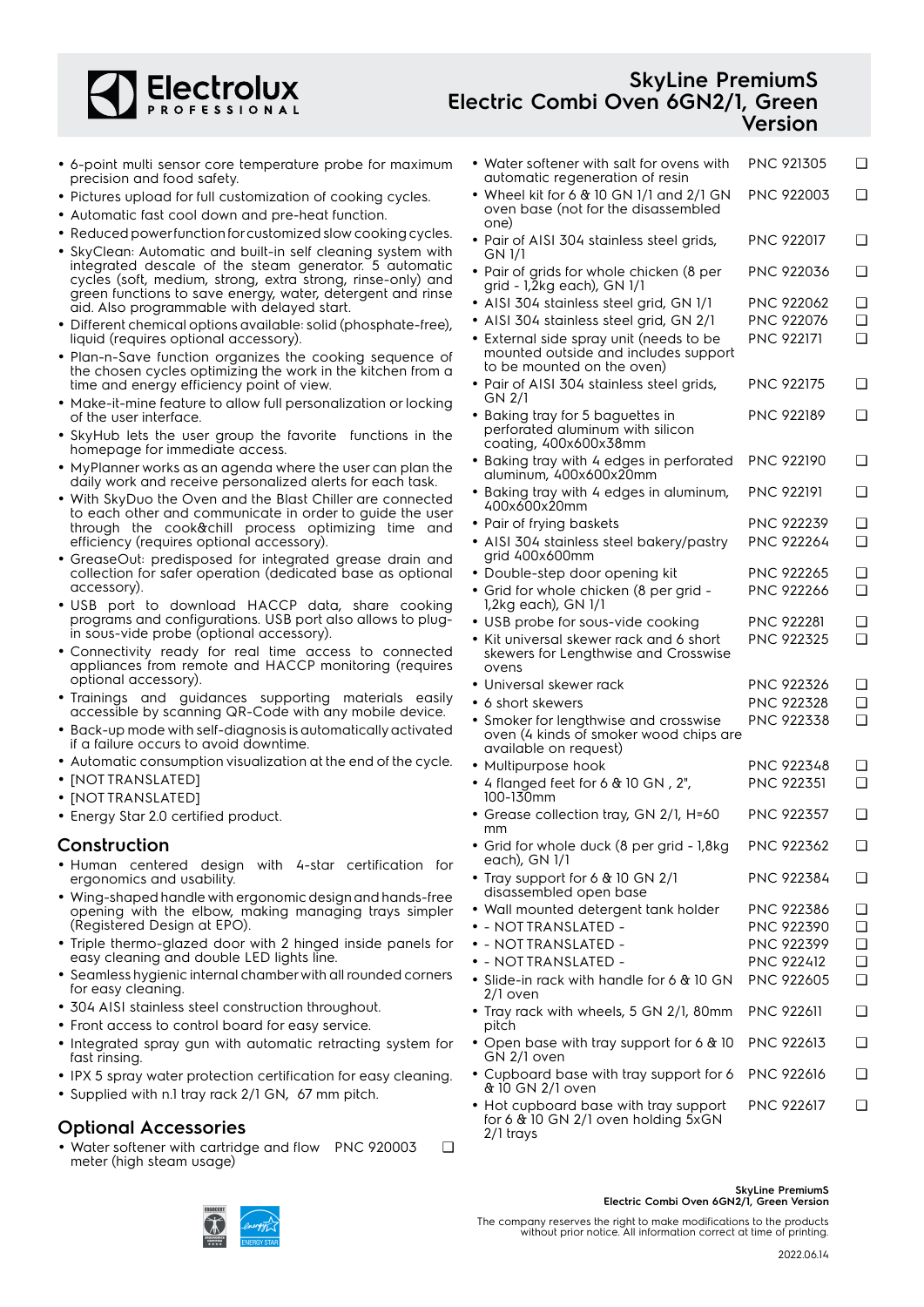

# **SkyLine PremiumS Electric Combi Oven 6GN2/1, Green Version**

| • External connection kit for detergent<br>and rinse aid                                   | PNC 922618        | ❏        |  |
|--------------------------------------------------------------------------------------------|-------------------|----------|--|
| • Stacking kit for electric 6 GN 2/1 oven<br>placed on electric 10 GN 2/1 oven             | PNC 922621        | ∩        |  |
| • Trolley for slide-in rack for 6 & 10 GN 2/1 PNC 922627<br>oven and blast chiller freezer |                   | ❏        |  |
| • Trolley for mobile rack for 2 stacked 6<br>GN 2/1 ovens on riser                         | <b>PNC 922629</b> | ❏        |  |
| • Trolley for mobile rack for 6 GN 2/1 on 6 PNC 922631<br>or 10 GN 2/1 ovens               |                   | ❏        |  |
| • Riser on feet for stacked 2x6 GN 2/1                                                     | PNC 922633        | ❏        |  |
| ovens<br>· Riser on wheels for stacked 2x6 GN 2/1                                          | <b>PNC 922634</b> | ❏        |  |
| ovens, height 250mm<br>• Stainless steel drain kit for 6 & 10 GN                           | PNC 922636        | ❏        |  |
| oven, dia=50mm<br>• Plastic drain kit for 6 & 10 GN oven,                                  | PNC 922637        | ❏        |  |
| dia=50mm<br>• Trolley with 2 tanks for grease                                              | PNC 922638        | ◻        |  |
| collection<br>• Grease collection kit for open base (2)                                    | PNC 922639        | ❏        |  |
| tanks, open/close device and drain)<br>• Wall support for 6 GN 2/1 oven                    | PNC 922644        | ❏        |  |
| • Dehydration tray, GN 1/1, H=20mm                                                         | PNC 922651        | ❏        |  |
| • Flat dehydration tray, GN 1/1                                                            | <b>PNC 922652</b> | ❏        |  |
| • Open base for 6 & 10 GN 2/1 oven,                                                        | <b>PNC 922654</b> | ❏        |  |
| disassembled<br>• Heat shield for 6 GN 2/1 oven                                            | PNC 922665        | ❏        |  |
|                                                                                            | <b>PNC 922666</b> | ❏        |  |
| • Heat shield-stacked for ovens 6 GN 2/1<br>on 6 GN 2/1                                    |                   |          |  |
| • Heat shield-stacked for ovens 6 GN 2/1<br>on 10 GN 2/1                                   | PNC 922667        | ❏        |  |
| • Fixed tray rack, 5 GN 2/1, 85mm pitch                                                    | PNC 922681        | ❏        |  |
| • Kit to fix oven to the wall                                                              | <b>PNC 922687</b> | <b>□</b> |  |
| • Tray support for 6 & 10 GN 2/1 open<br>base                                              | PNC 922692        | ❏        |  |
| • 4 adjustable feet with black cover for 6<br>& 10 GN ovens, 100-115mm                     | <b>PNC 922693</b> | ❏        |  |
| • Wifi board (NIU)                                                                         | PNC 922695        | ❏        |  |
| • Detergent tank holder for open base                                                      | <b>PNC 922699</b> | <b>□</b> |  |
| • Tray rack with wheels, 6 GN 2/1, 65mm<br>pitch (included)                                | PNC 922700        | ❏        |  |
| Mesh grilling grid                                                                         | PNC 922713        | ❏        |  |
| • Probe holder for liquids                                                                 | <b>PNC 922714</b> | ❏        |  |
| • Odourless hood with fan for 6 & 10 GN                                                    | <b>PNC 922719</b> |          |  |
| 2/1 electric ovens                                                                         |                   |          |  |
| • Odourless hood with fan for 6+6 or 6+10 PNC 922721<br>GN 2/1 electric ovens              |                   |          |  |
| • Condensation hood with fan for 6 & 10<br>GN 2/1 electric oven                            | <b>PNC 922724</b> | ∩        |  |
| • Condensation hood with fan for<br>stacking 6+6 or 6+10 GN 2/1 electric<br>ovens          | PNC 922726        | □        |  |
| • Exhaust hood with fan for 6 & 10 GN 2/1 PNC 922729<br>GN ovens                           |                   | ❏        |  |
| • Exhaust hood with fan for stacking 6+6<br>or 6+10 GN 2/1 ovens                           | <b>PNC 922731</b> | ❏        |  |
| • Exhaust hood without fan for 6&10x2/1<br>GN oven                                         | PNC 922734        | ∩        |  |
| • Exhaust hood without fan for stacking<br>6+6 or 6+10 GN 2/1 ovens                        | PNC 922736        | ❏        |  |

• 4 high adjustable feet for 6 & 10 GN ovens, 230-290mm PNC 922745 ❑

| <b>PNC 922746</b> | - 1 |
|-------------------|-----|
| PNC 922747        | □   |
| <b>PNC 922752</b> | n   |
| <b>PNC 922773</b> | ∩   |
| <b>PNC 922774</b> | ∩   |
| <b>PNC 922776</b> | ∩   |
| PNC 925000        | ∩   |
| <b>PNC 925001</b> | □   |
| <b>PNC 925002</b> | n   |
| <b>PNC 925003</b> | n   |
| PNC 925004        | n   |
| <b>PNC 925005</b> | n   |
| <b>PNC 925006</b> | n   |
| <b>PNC 925008</b> | n   |
| PNC 930218        | □   |
|                   |     |

previous base GN 2/1